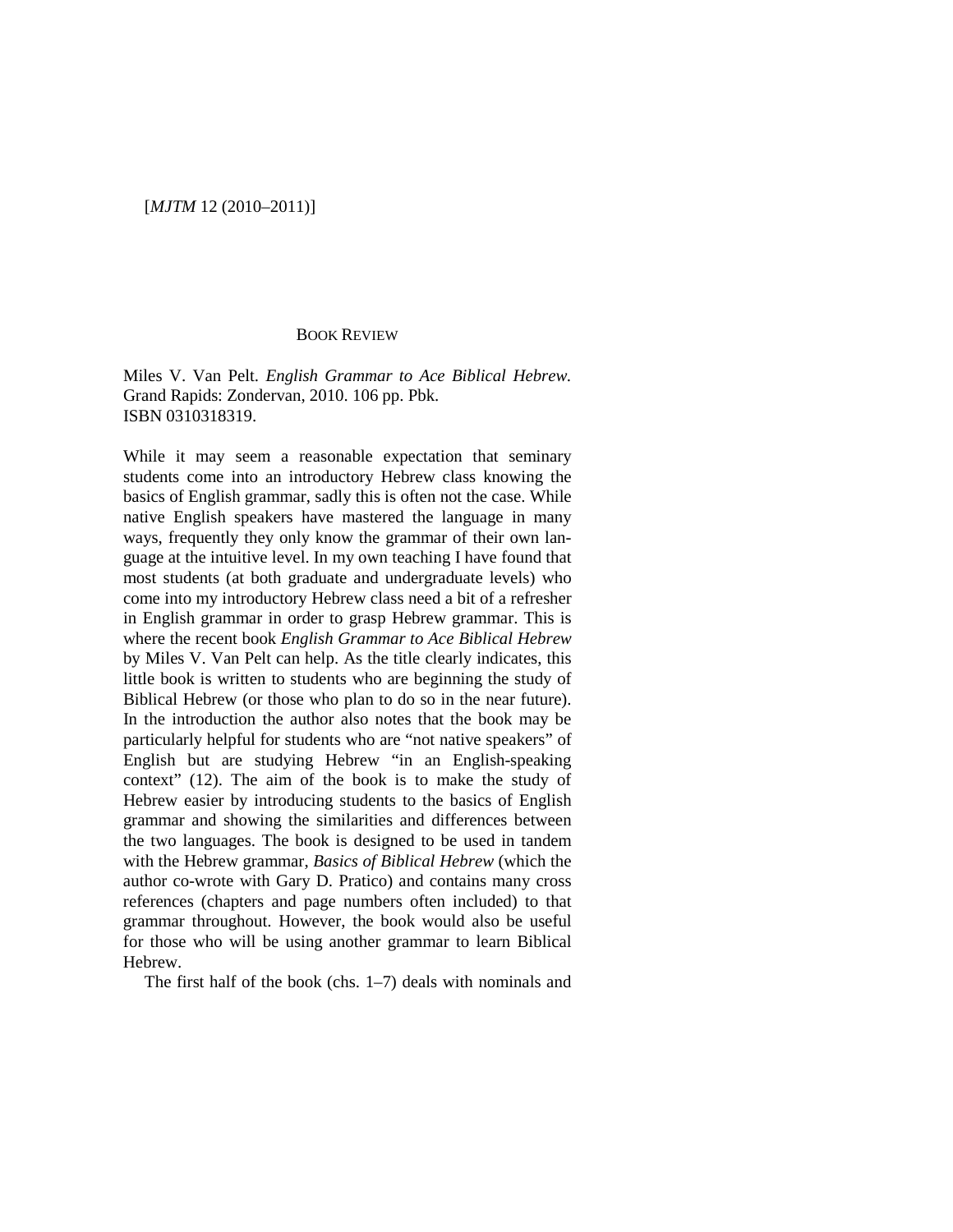## *McMaster Journal of Theology and Ministry* 12

the second (chs. 8–14) with verbal systems. Each chapter begins with a short (and often humorous) introduction, followed by a brief look at one facet of English grammar, then by a corresponding component from Hebrew grammar. Though setting out to give a "very basic introduction to English grammar" (12), the book really functions simply to show points of contact between English and Hebrew grammar, which will hopefully aid beginning Hebrew students. The book is very user friendly, providing a brief orientation to grammatical concepts like prepositions, different types of adjectives (attributive, predicative, and substantive), etc. Each chapter concludes with exercises that not only allow the student to put their new knowledge into practice but also prepare students for formal Hebrew instruction, as most Hebrew classes and grammars require students to do similar exercises (albeit exercises concerning Hebrew words and sentences rather than English ones). As well, the book concludes with a helpful glossary that could not only aid students in working through this book, but also serve as a handy reference for future study.

The book is an easy read and is written quite light-heartedly with frequent humorous anecdotes, consistently facetious titles (e.g., ch. 7 is entitled "Pronouns: Grammatical Stunt Doubles") and many puns or wordplays. While I found the pervasive humor entertaining, one wonders whether some of the attempts at humor (e.g., ch. 3 "Nouns: Name it, and Claim it"; ch. 4 "The, And, of: Are You Kidding Me?") could prove confusing to students for whom English is a second language (which would be unfortunate given the intended audience). That being said, the book is written in an engaging and interesting style that should appeal to a fairly broad audience.

In sum, this is a useful little book that could prove helpful for many students beginning Hebrew language study. Given that many seminary students lack traditional education in English grammar and struggle with grammatical concepts, this book is a welcome addition to a Hebrew student's arsenal. By providing categories through which beginners can think grammatically and also by highlighting various points of contact between English and Hebrew grammar *English Grammar to Ace Biblical Hebrew*